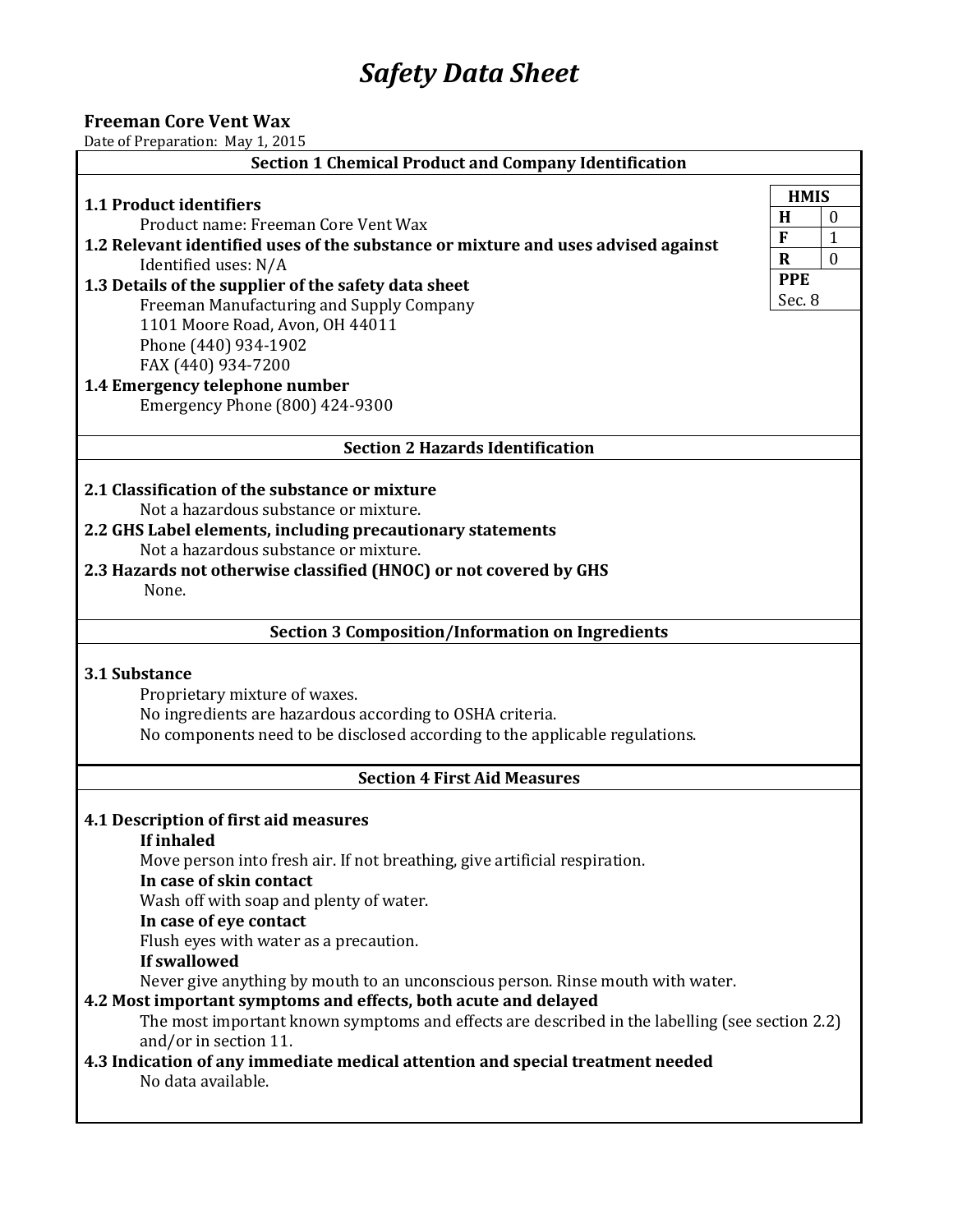## **Section 5 Fire Fighting Measures**

## **5.1 Extinguishing media**

Suitable extinguishing media: Use water spray, alcohol-resistant foam, dry chemical or carbon dioxide.

## **5.2 Special hazards arising from the substance or mixture**

Nature of decomposition products not known.

#### **5.3 Advice for firefighters**

Wear self-contained breathing apparatus for firefighting if necessary.

## **5.4 Further information**

No data available.

## **Section 6 Accidental Release Measures**

#### **6.1 Personal precautions, protective equipment and emergency procedures**

Avoid dust formation. Avoid breathing vapors, mist or gas. For personal protection see section 8.

## **6.2 Environmental precautions**

Do not let product enter drains.

## **6.3 Methods and materials for containment and cleaning up**

Sweep up and shovel. Keep in suitable, closed containers for disposal.

## **Section 7 Handling and Storage**

#### **7.1 Precautions for safe handling**

Use normal precautions when handling hot molten liquid solutions. Do not breathe fumes or vapor from heated material. Do not allow hot material to contact skin. Provide appropriate exhaust ventilation at places where dust is formed. Try to avoid creating dust.

## **7.2 Conditions for safe storage, including any incompatibilities**

Store at ambient temperatures in closed containers. This material can catch fire if overheated. Do not heat this material above the flash point. Keep away from flame and open electrical coils. No chemical incompatibilities.

## **Section 8 Exposure Controls/Personal Protection**

#### **8.1 Control parameters**

## **Components with workplace control parameters**

Wax Fume ACGIH STEL: 2 mg/m3 NIOSH TWA: 2 mg/m3

## **8.2 Exposure controls**

## **Appropriate engineering controls**

Provide exhaust ventilation or other engineering controls to keep the airborne concentrations of mists and/or vapors below the recommended exposure limits (see below). An eye wash station and safety shower should be located near the workstation.

## **8.3 Personal protective equipment**

## **Eye/face protection**

Use a full-face shield and safety glasses if handling heated material. With product at ambient temperatures, use safety glasses equipped with side shields.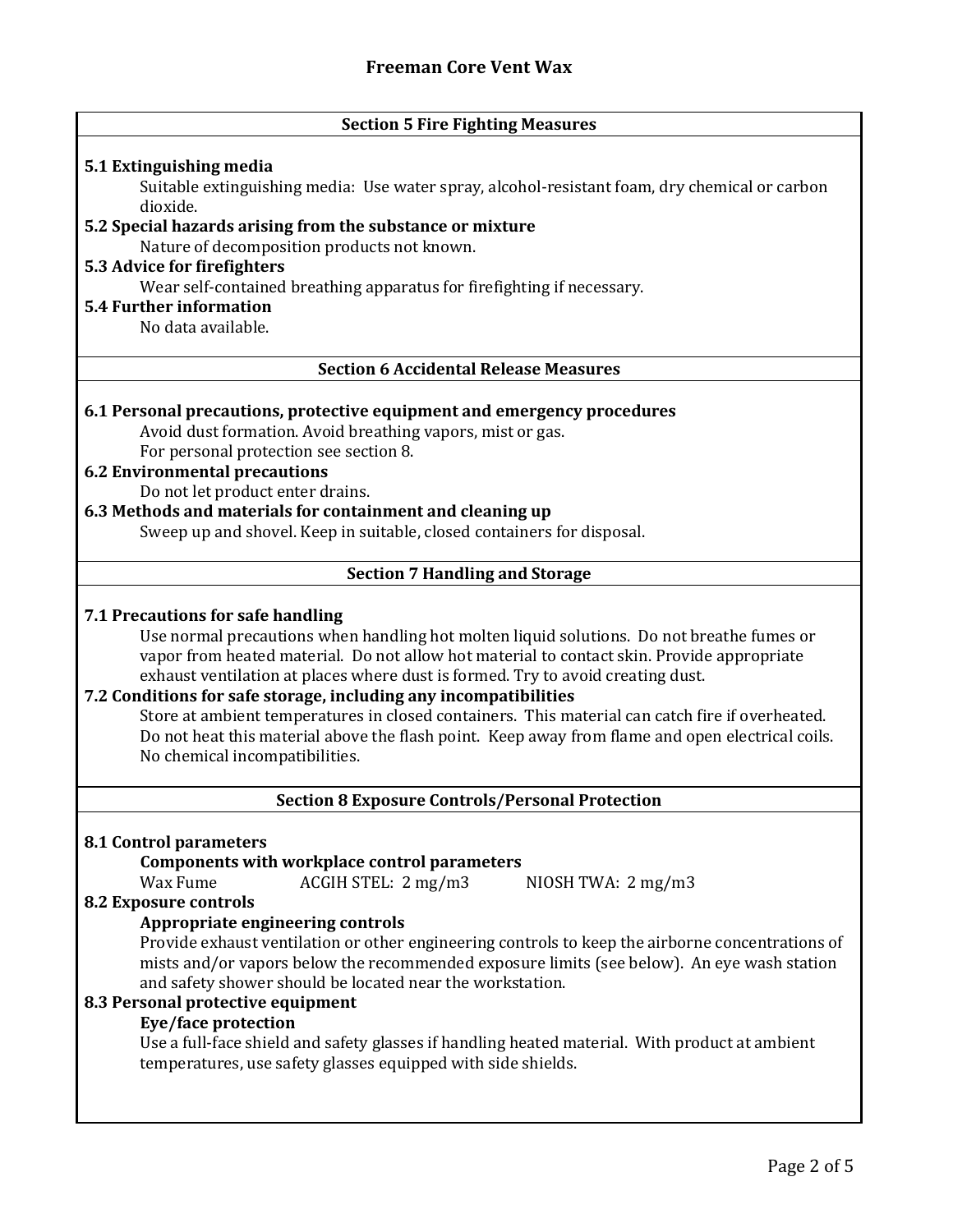## **Section 8 Exposure Controls/Personal Protection cont.**

#### **8.4 Skin protection**

## **Hand Protection**

When handling product at elevated temperatures, use heat-resistant gloves. With product at ambient temperatures, use disposable nitrile, neoprene or butyl rubber gloves with repeated or prolonged use.

#### **Body Protection**

Prevent skin contact when handling heated material. Use insulated, heat resistant clothing such as apron or slicker suit.

#### **8.5 Respiratory Protection**

The need for respiratory protection is not anticipated under normal use conditions and with adequate ventilation. If elevated airborne concentrations above applicable workplace exposure levels are anticipated, a NIOSH-approved organic vapor respirator equipped with a dust/mist prefilter should be used.

### **8.6 Safety Stations**

Make emergency eyewash stations, safety/quick-drench showers, and washing facilities available in work area.

### **8.7 General Hygienic Practices**

Avoid breathing dust, vapor or mist. Avoid contamination of food, beverages, or smoking materials. Wash thoroughly after handling, and before eating, drinking or smoking. Remove contaminated clothing promptly and clean thoroughly before reuse.

#### **Section 9 Physical and Chemical Properties**

## **9.1 Information on basic physical and chemical properties**

| Appearance                                                         | Dark brown solid  |
|--------------------------------------------------------------------|-------------------|
| 0dor                                                               | Mild              |
| <b>Odor Threshold</b>                                              | No data available |
| pH                                                                 | No data available |
| <b>Melting Point</b>                                               | No data available |
| <b>Ring and Ball Softening Point</b>                               | 170°F             |
| <b>VOC Content</b>                                                 | 0                 |
| <b>Initial boiling point &amp; boiling range</b> No data available |                   |
| <b>Flash Point(COC)</b>                                            | 465°F (240°C)     |
| <b>Evaporation rate</b>                                            | No data available |
| <b>Flammability (solid, gas)</b>                                   | No data available |
| <b>Upper/lower flammability</b>                                    | No data available |
| <b>Vapor Pressure</b>                                              | No data available |
| Vapor density                                                      | No data available |
| Relative density (g/cc)                                            | $0.9 \pm 0.05$    |
| <b>Water Solubility</b>                                            | Insoluble         |
| Coefficient: n-octanol/water                                       | No data available |
| <b>Auto-ignition temperature</b>                                   | No data available |
| <b>Viscosity</b>                                                   | No data available |
| <b>Explosive Properties</b>                                        | None              |
| <b>Oxidizing Properties</b>                                        | None              |
| % Volatile                                                         | 0                 |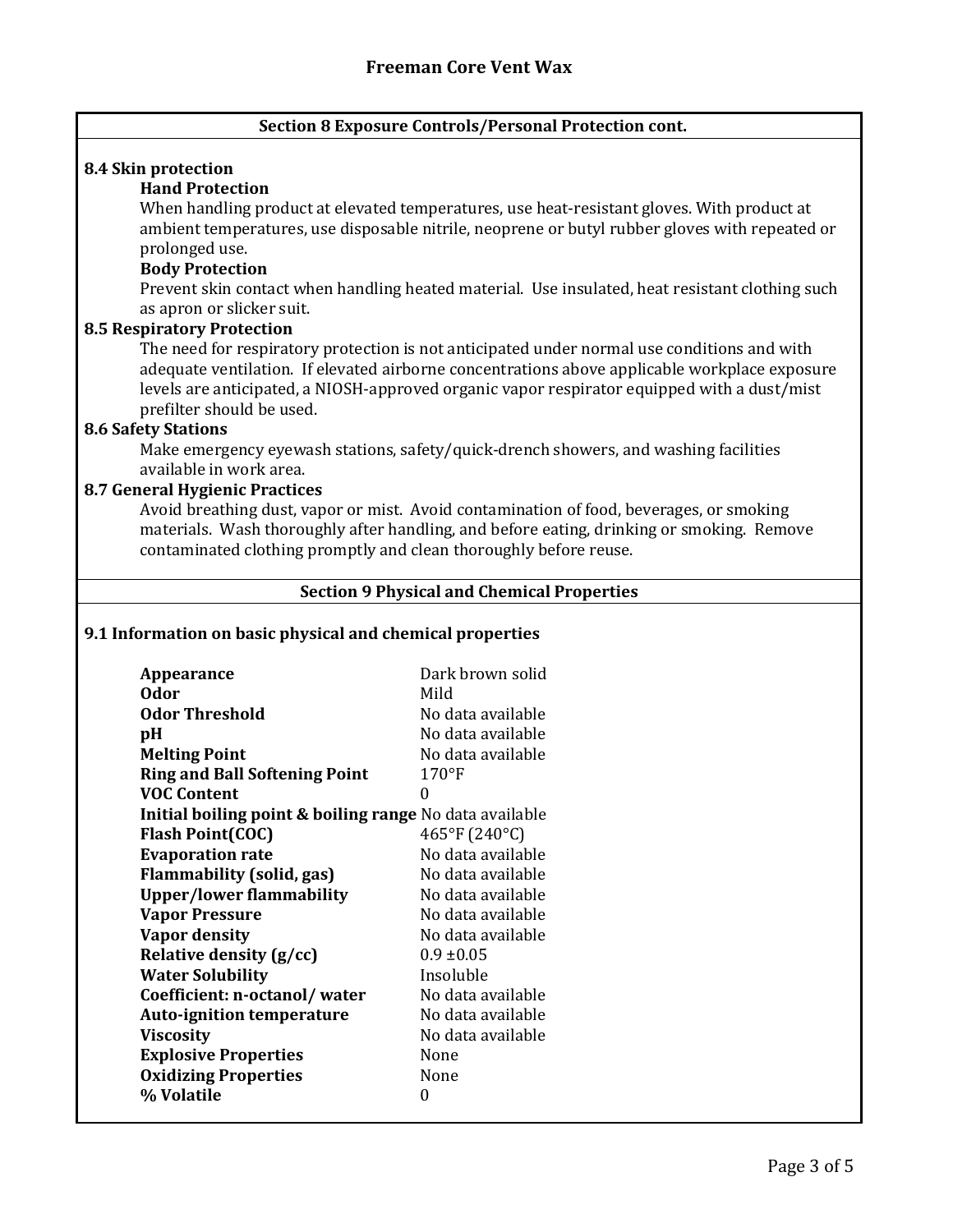| <b>Section 10 Stability and Reactivity</b>                           |                                                                                                                                     |  |
|----------------------------------------------------------------------|-------------------------------------------------------------------------------------------------------------------------------------|--|
|                                                                      |                                                                                                                                     |  |
| <b>10.1 Reactivity</b><br>None.                                      |                                                                                                                                     |  |
| 10.2 Chemical stability                                              |                                                                                                                                     |  |
| Stable under recommended storage conditions.                         |                                                                                                                                     |  |
| 10.3 Possibility of hazardous reactions                              |                                                                                                                                     |  |
| None.                                                                |                                                                                                                                     |  |
| <b>10.4 Conditions to avoid</b>                                      |                                                                                                                                     |  |
| Heat and open flames.                                                |                                                                                                                                     |  |
| 10.5 Incompatible materials                                          |                                                                                                                                     |  |
| None.                                                                |                                                                                                                                     |  |
| 10.6 Hazardous decomposition products                                |                                                                                                                                     |  |
| Thermal oxidative decomposition can produce CO and CO <sub>2</sub> . |                                                                                                                                     |  |
|                                                                      |                                                                                                                                     |  |
| <b>Section 11 Toxicological Information</b>                          |                                                                                                                                     |  |
| 11.1 Information on toxicological effects                            |                                                                                                                                     |  |
| <b>Acute toxicity</b>                                                | No data available                                                                                                                   |  |
| <b>Inhalation</b>                                                    | No data available                                                                                                                   |  |
| <b>Dermal</b>                                                        | No data available                                                                                                                   |  |
| Skin corrosion/irritation                                            | No data available                                                                                                                   |  |
| Serious eye damage/eye irritation No data available                  |                                                                                                                                     |  |
| Respiratory or skin sensitization                                    | No data available                                                                                                                   |  |
| <b>Germ cell mutagenicity</b>                                        | No data available                                                                                                                   |  |
| Carcinogenicity                                                      |                                                                                                                                     |  |
| <b>IARC</b>                                                          | No component of this product present at levels greater than or equal to 0.1% is                                                     |  |
|                                                                      | identified as probable, possible or confirmed human carcinogen.                                                                     |  |
| <b>ACGIH</b>                                                         | No component of this product present at levels greater than or equal to 0.1% is                                                     |  |
|                                                                      | identified as a carcinogen or potential carcinogen.                                                                                 |  |
| <b>NTP</b>                                                           | No component of this product present at levels greater than or equal to 0.1% is<br>identified as a known or anticipated carcinogen. |  |
| <b>OSHA</b>                                                          | No component of this product present at levels greater than or equal to 0.1% is                                                     |  |
|                                                                      | identified as a carcinogen or potential carcinogen.                                                                                 |  |
|                                                                      |                                                                                                                                     |  |
| <b>Reproductive toxicity</b>                                         | No data available                                                                                                                   |  |
| Specific target organ toxicity                                       |                                                                                                                                     |  |
| - single exposure                                                    | No data available                                                                                                                   |  |
| Specific target organ toxicity                                       | No data available                                                                                                                   |  |
| - repeated exposure<br><b>Aspiration hazard</b>                      | No data available                                                                                                                   |  |
|                                                                      |                                                                                                                                     |  |
| <b>Section 12 Ecological Information</b>                             |                                                                                                                                     |  |
|                                                                      |                                                                                                                                     |  |
| 12.1 Toxicity                                                        | No data available                                                                                                                   |  |
| 12.2 Persistence and degradability                                   | No data available                                                                                                                   |  |
| 12.3 Bioaccumulative potential                                       | No data available                                                                                                                   |  |
| 12.4 Mobility in soil                                                | No data available                                                                                                                   |  |
| 12.5 Results of PBT & vPvB assessment                                | No data available                                                                                                                   |  |